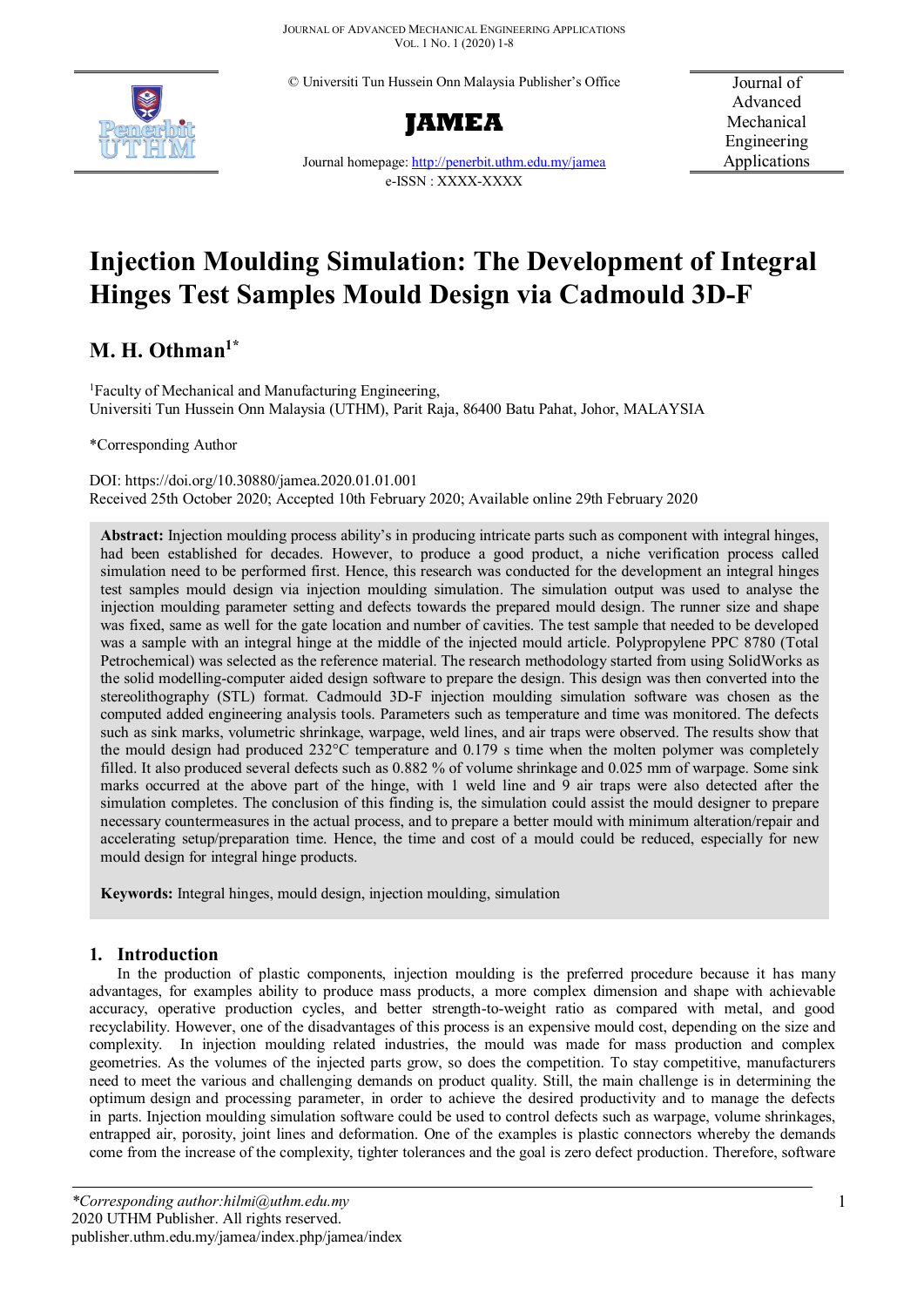simulation is the perfect tool for a plastic part manufacturer to perform the design and process optimization, with a better understanding of the manufacturing process. Simulation software is proven to be useful in reducing the number of prototypes, detecting the potential manufacturing defects, and promote faster and interactive marketing [1].

#### **1.1 Injection Moulding Simulation**

Simulation of mould filling in three dimensions has been widely used in plastic manufacturing industries. With more than 20 years of research and development, the injection moulding software could achieve up to 99% accuracy of predictions. Products such as automotive steering wheels, door handles, encapsulate moulding of semiconductors are some of the examples of outcomes from research related to mould filling simulations. Computer programs such as MF/FLOW3D (Moldflow), SUNDYMOLD (Plamedia), TIMON3D (Toray), and Remylop (Toyota CRDL), are now commercially available for computer-aided equipment (CAE) of injection moulding processes. The mould filling simulations provide highly accurate predictions of pressure, temperature, and velocity because the flow in all directions is considered. Therefore, it will be a useful tool for understanding complex flow phenomena in detail and developing novel moulding techniques and products. However, this systematic tool requires special skills and competent person to utilize the information obtained from the analysis and to ensure the information fed into the software must be accurate, whereby the material data for simulation should be similar to the one used in production [2].

Some researchers have successfully obtained valuable findings by using injection moulding numerical and simulation. To quote one example, an injection moulding simulation by using Sigmasoft software was utilised to study the surface properties of acrylonitrile butadiene styrene and polycarbonate/acrylonitrile butadiene styrene parts. According to the findings, a higher simulated shrinkage could potentially affect the etching process [3]. Hence, it was proven that the simulation process could predict the defects and potential effects. Meanwhile, other researchers have assessed the effects of moulding processing conditions and mould design towards the efficiency of an injection process for a product made from polystyrene. The assessment was accomplished through process simulation for verification and experimental methods for validation. The simulation process had utilised the SolidWorks Plastic software and analysis was performed by considering the absence/presence of venting in mould design. Based on the results from the experimental method, the injection pressure, injection temperature and the mould temperature were varied with the simulation findings for both conditions (vent/not vent). However, it can be summarized that numerical and simulation have provided a significant impact on the development of new plastic product design [4].

#### **1.2 Cadmould 3D-F**

In mould design, the process simulation and analysis software could assist the mould designer in many ways. The development of this software was initiated through flow behaviour-fundamental principles and scientific data. Rheology principle was manipulated to compute and predict the molten polymer flow behaviour, according to the flow studies and matter's deformation. This computer-aided engineering (CAE) program could identify the potential errors in the mould design and parameters before the actual process took place. It was very useful for process optimization such as reducing defects, improving cycle time, or minimizing part weight. It can also support the mould designer in fixing certain problems, which would otherwise have to be solved by trial and error method. The typical trial and error method usually time-consuming and wasting energy/material as well. In this research, the Cadmould 3D-F was chosen as the simulation tools. This software was proven to assist the mould design in terms of cost and time reduction, with cycle time optimization up to 30 %, the proven of 50 % minimization of mould iterations after moulding with sustainable decisions and front loading for mould development. Besides that, the advantages of this software in the injection moulding simulations are displayed in Fig. 1 [5]:



**Fig. 1 - Advantages of Cadmould 3D-F [5]**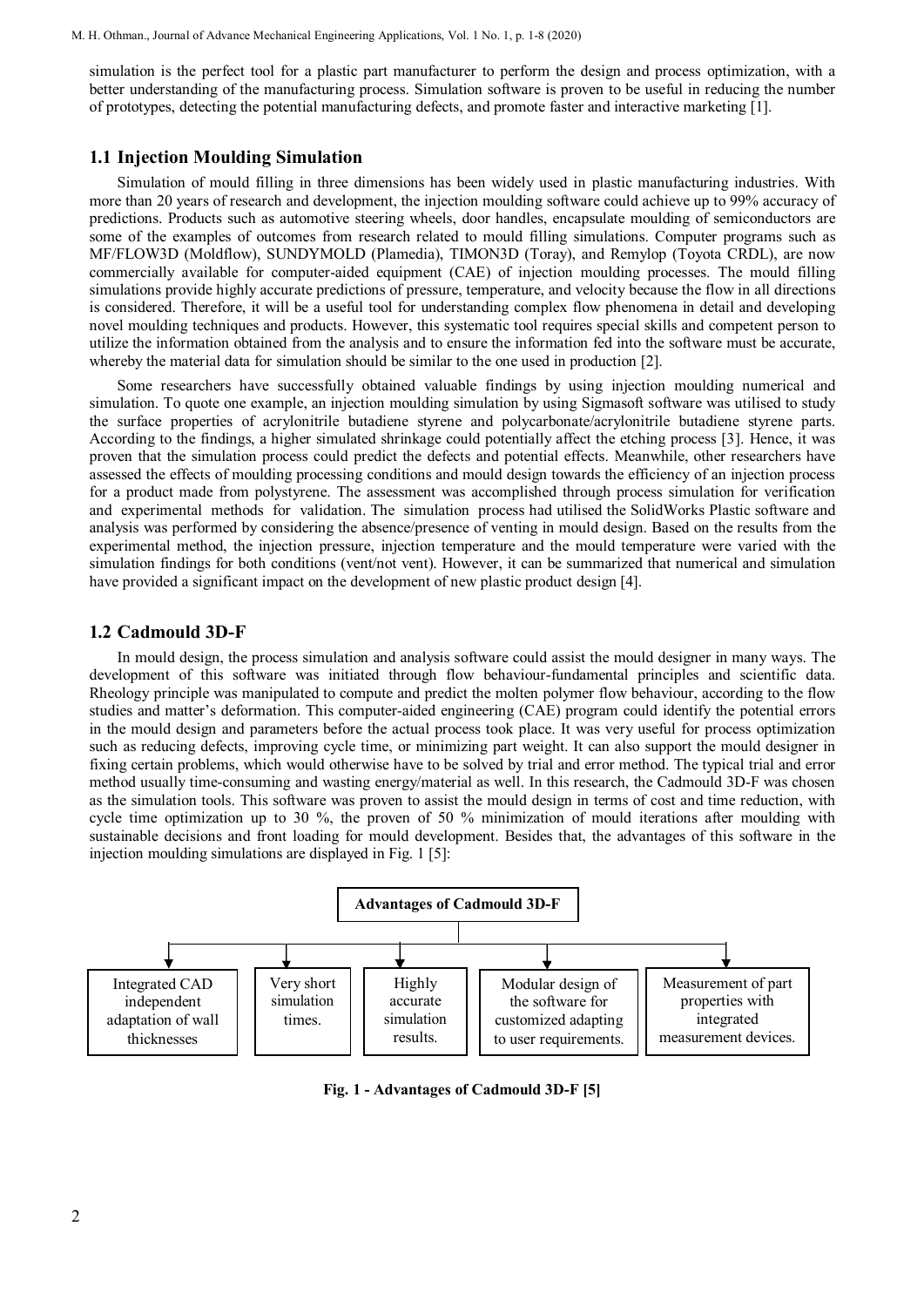# **1.3 Integral Hinges**

As for the product, this research had chosen a sample with an integral hinge at the middle of the part. This integral and flexure hinge can be combined in a multitude of instruments and mechanisms. It can be applied in precision positioning, micro/nano measurement and plastic manufacturing. Several gains could be obtained by incorporating the integral hinge, such as the reduction of backlash, lubricants and friction [6]. Typical integral or living hinges require a specific flow direction so that the polymer chains will be oriented perpendicular to the hinge line. Therefore the mould designer should apprehend the flow behaviour while designing the parts with hinges. Failure in hinge mould design will reduce the life cycle of hinges [7].

## **1.4 Mould Design and Product Defects**

In this research, the mould design was limited to a runner system and gate location. There are other factors such as mould material and cooling system that may affect the quality of injected mould parts. Mould material like aluminium or mild steel might produce different findings. The cooling system also needs to be effective and efficient, such as a rectangular cooling channel is better in the sense of the minimum time required for molten polypropylene to solidify [8]. In terms of product defects, shrinkage and warpage also could be reduced by using longer cooling time in the injection mould. A lower mould temperature and thinner product walls also could help. Furthermore, the usage of fillers such as clay, talc or fibres may also reduce the amount of volume shrinkage [9]. Sink mark is one of several important flaws of injection moulded parts. Part thickness, holding pressure, melt temperature and mould temperature were found to be the principal factors affecting the sink marks of the injection moulded parts [10]. Hence, the unsuitable parameter could allow a sink mark to happen. Therefore, in order to control sink marks, the processing parameter such as the injection rates, packing, and mould temperatures need to be controlled and monitored [11].

Since producing the good test sample is very important, therefore the motivation of this research was to develop and analyse a prepared mould design via simulation process. The mould design was prepared based on a sample with a hinge at the centre of the body. This objective is vital in order to produce a good mould design with controlled defects and optimum processing parameter, which can be used by the plastic manufacturing industries.

## **2. Methodology**

The research methodology starts with selecting the appropriate material for producing the integral hinges test samples. The next step is about determining the initial setup and preliminary design for the simulation. Finally, the selection of outcomes from the simulation will take place for wrapping up the analysis of this research.

#### **2.1 Material Selection**

The test sample that needed to be developed is a sample with an integral hinge at the middle of the injected mould article. The chosen material is polypropylene PPC 8780. This material was chosen because it has a good combination of flexibility and low warpage. Therefore, it is suitable to be used as a living integral hinge. This material is a controlled rheology polymer with the thermal conductivity of 0.0017 watts/centimetre/°C and the effective thermal diffusivity of 0.0818 mm<sup>2</sup>/s. Table 1 shows the physical, mechanical and thermal properties of polypropylene PPC 8780 produced by Total Petrochemical [12].

| [12]                                        |                                              |  |  |  |
|---------------------------------------------|----------------------------------------------|--|--|--|
| <b>Physical Properties</b>                  | Metric                                       |  |  |  |
| Specific Gravity                            | $0.905$ g/cc                                 |  |  |  |
| <b>Bulk Density</b>                         | $0.525$ g/cc                                 |  |  |  |
| Melt Flow                                   | $18 \text{ g}/10 \text{ min}$                |  |  |  |
|                                             | @Load 2.16 kg, Temperature 230 °C            |  |  |  |
| <b>Mechanical Properties</b>                | <b>Metric</b>                                |  |  |  |
| Hardness, Rockwell R                        | 80                                           |  |  |  |
| Tensile Strength, Yield                     | 25.0 MPa                                     |  |  |  |
| Elongation at Yield                         | $5.5\%$                                      |  |  |  |
| Tensile Modulus                             | $1.05$ GPa                                   |  |  |  |
| Flexural Modulus                            | $0.950$ GPa                                  |  |  |  |
| Izod Impact, Notched (ISO)                  | 5.50 kJ/m <sup>2</sup> @Temperature -20.0 °C |  |  |  |
|                                             | 11.0 kJ/m <sup>2</sup> @Temperature 23.0 °C  |  |  |  |
| <b>Thermal Properties</b>                   | Metric                                       |  |  |  |
| Melting Point                               | 165 °C                                       |  |  |  |
| Deflection Temperature at 0.46 MPa (66 psi) | 92.0 $\degree$ C                             |  |  |  |

**Table 1 - Physical, Mechanical and Thermal Properties of Polypropylene PPC 8780**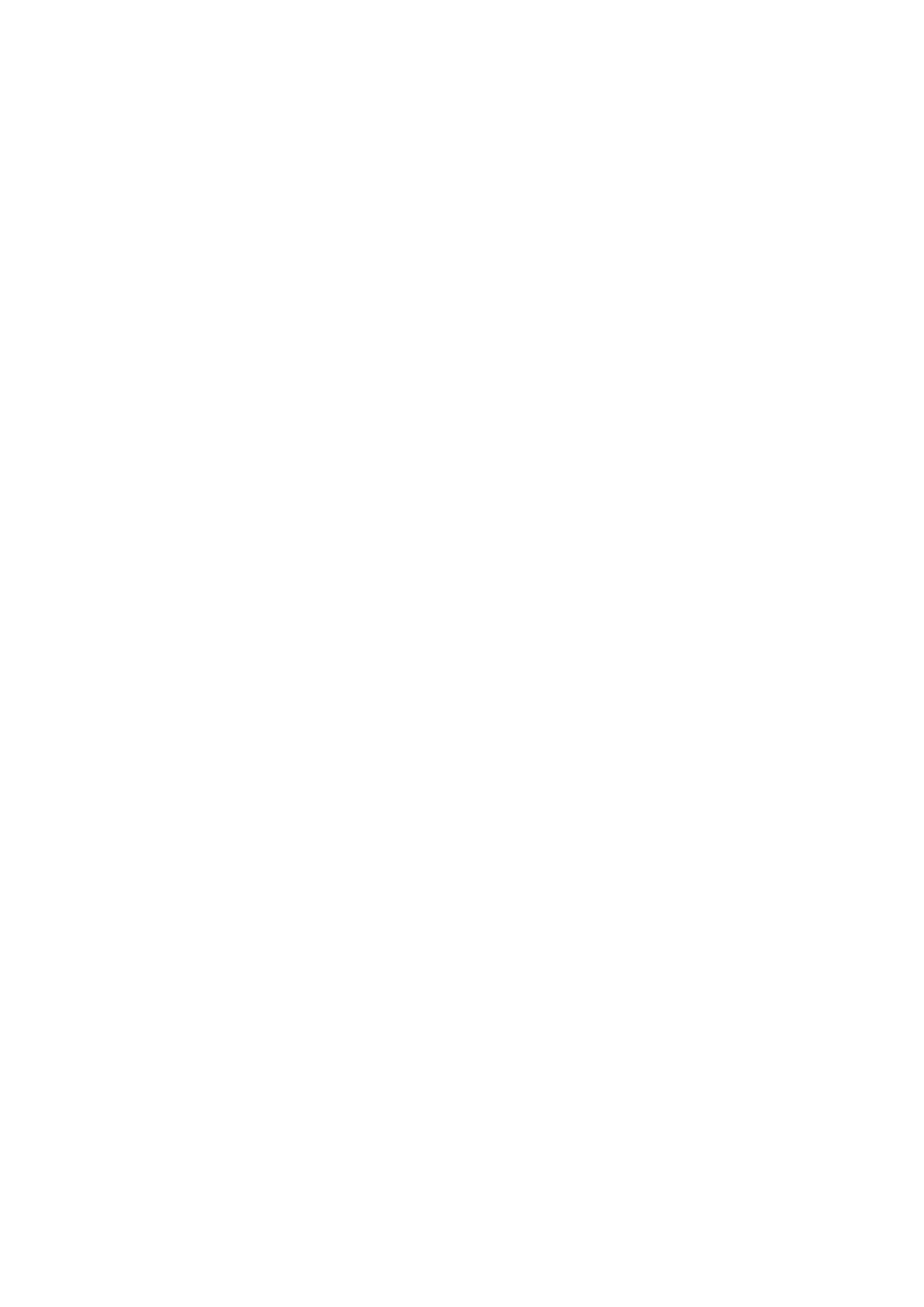Polypropylene PPC 8780 is also suitable for extrusion coating. When it comes to the component material selection, it is essential to enter the exact polymer type from the Cadmould 3D-F material's database into the software. This data can be edited by the software user. However, it is good engineering practice to check the approximate material data, for the calculations, verification and validation purposes [13].

#### **2.2 Initial setup and preliminary design**

The test sample with hinge was firstly designed through SolidWorks software. The next process is transferring the design to Cadmould 3D-F. The basic file format used by the Cadmould 3D-F is the stereolithography (STL) format. STL is the default document for the automatic net formation of the final elements, typically used in most of the CAD software. Hence the SolidWorks files need to be converted into this format [5]. The initial processing parameters were stated in Table 2. In this research, the chosen type of runner is the trapezoid runner, with the size as mention in Fig 2. The initial processing parameters and the type of runner were obtained from the preliminary experiment [14, 15]. The mould cavity design was displayed in Fig. 3, whereby the mould had only 1 cavity and the gate location was proportional to the hinge.

|                  | <b>Table 2 - Initial processing parameters for injection moulding simulation [14]</b> |
|------------------|---------------------------------------------------------------------------------------|
| Parameter        | Value                                                                                 |
| Melt temperature | 230 °C                                                                                |

| Table 2 - Initial processing parameters for injection moulding simulation [14] |
|--------------------------------------------------------------------------------|
|--------------------------------------------------------------------------------|

| Melt temperature               | 230 °C      |  |
|--------------------------------|-------------|--|
| Packing duration               | 2s          |  |
| Shape of runner                | Trapezoidal |  |
| Shrinkage and warpage duration | 4s          |  |
| Uniform wall temperature       | 30 °C       |  |
| Filling time                   | 0.179 s     |  |



**Fig. 2 - Runner Size Description [15]**

### **2.3 Outcomes of Simulations**

Cadmould 3D-F could provide quality and sufficient prediction based on calculation tool. The quality of the injected mould product could be forecasted, and at the same time minimizing mould repair and accelerating the preparation of the new product. The results were proven better than trial and repair method [5]. However, there are limitations in considering the outcomes of the simulation. As for this research, the outcomes were divided into two groups, which are the parameter and the defects, as shown in Table 3. These selected outcomes shall be analysed so that the real mould fabrication have minimum alteration and producing good quality samples [16]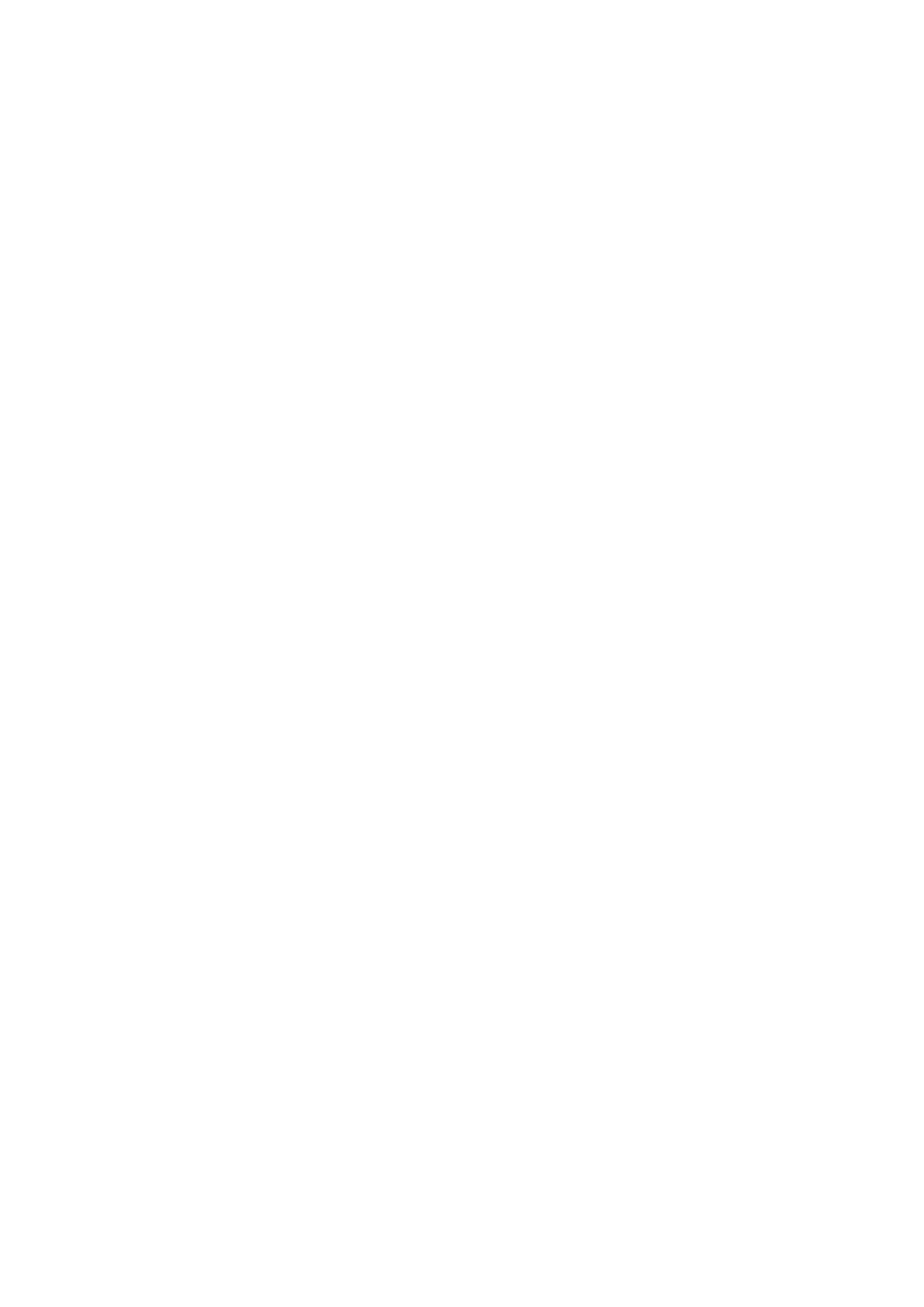#### **Table 3 - Outcomes of simulation [16]**

| <b>Parameter</b>               | <b>Defects</b>      |               |
|--------------------------------|---------------------|---------------|
| 1. Time when completely filled | 1. Volume Shrinkage | 3. Sink marks |
| 2. Temperature when filled     | 2. Warpage          | 4. Air traps  |
|                                |                     | 5. Weld line  |



**Fig 3 - Mould Cavity Design [15]**

# **3. Results and Discussions**

The results of this research were summarised in Table 4, particularly for parameter and defects occurred after the simulation process. In terms parameter results, the molten polypropylene had reached 232°C temperature and used

0.179 seconds for the filling time when the molten polymer was completely filled. During filling, some important part of the design might affect the end results. For example, based on previous research, the position of the gate might affect the distributed temperature through the sample [17]. Based on this research design, the gate location was located normal to the thinnest part. Hence, minimum time was required for the molten polypropylene to solidify. Therefore, the filling time will be less. The mould cavity filling time critically depends on the gate location, in order to gain accurate dimension and achieving high yield production in injection moulding processes [18]. It is because plastic molecules are very long, many of them with branches and one end of the molecule can be in a liquid phase while the other isn't. The molecule will stretch out, giving the property of viscosity. Hence, adjusting the gate size is necessary until every cavity provides an identical part weight within 5% of the overall part's weighted average. If the cavity's part is too heavy, it will be filled first and causing over packing. This condition will create problems that the cavity will stick all the time. If it's too light, the other cavity will be over packed to fill this one out, otherwise, it will be full of flow lines, sinks and voids. Because of this phenomenon, it is in the best interest to fill the mould as quickly as possible with liquid plastic and then hold it under pressure to offset the thermal shrink, because it allows the plastic to reform back into its preferred molecular orientation.

| <b>Table 4 - Summary of Simulation Findings</b> |                            |  |  |
|-------------------------------------------------|----------------------------|--|--|
| <b>Parameters/Defects</b>                       | <b>Simulation Findings</b> |  |  |
| Time When Completely Filled (s)                 | 0.179                      |  |  |
| Temperature When Filled $(°C)$                  | 232.0                      |  |  |
| Volume Shrinkage (%)                            | 0.882                      |  |  |
| Warpage (mm)                                    | 0.025                      |  |  |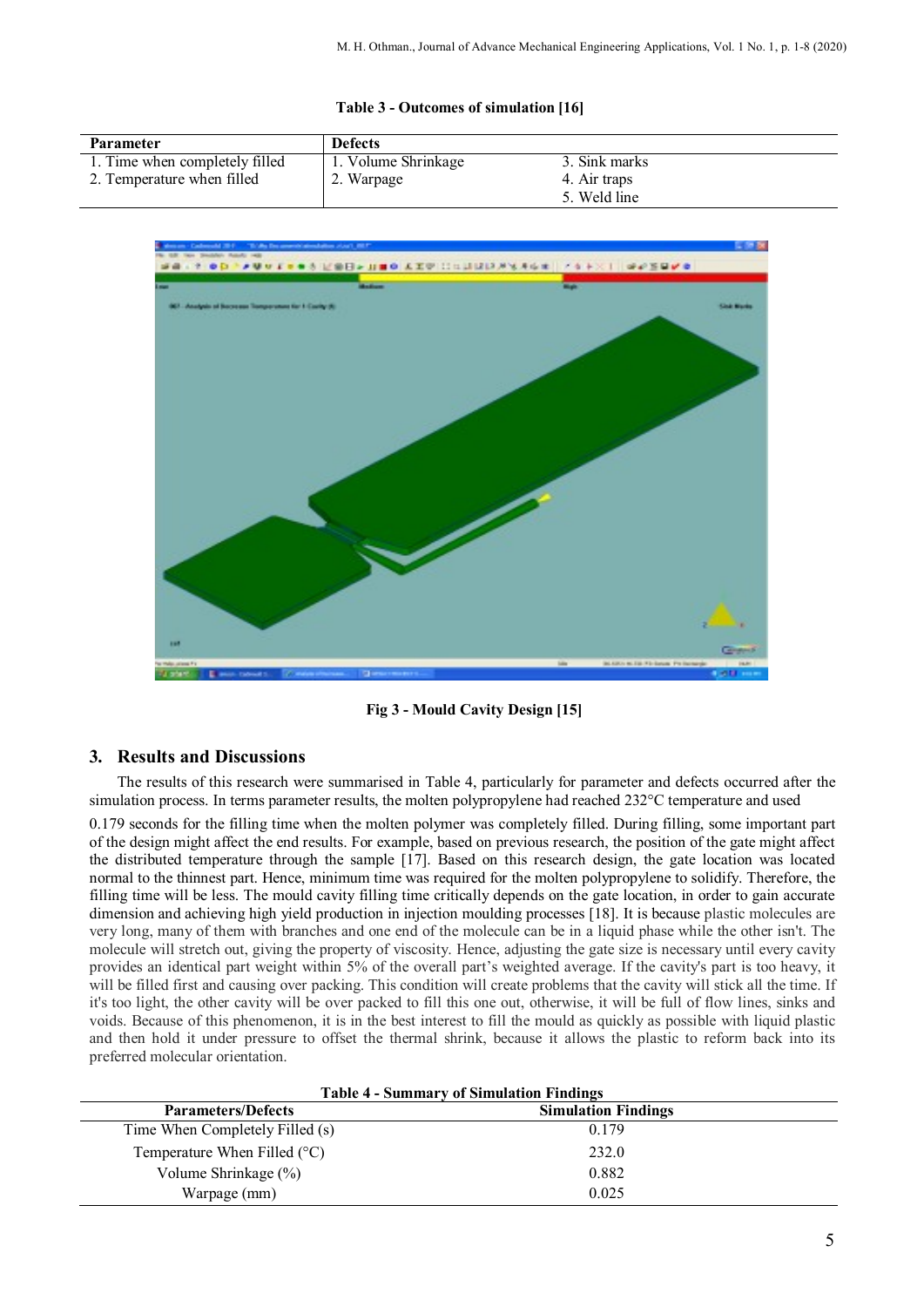Based on the defects outcomes, this mould design produced volume shrinkage of 0.882 %, 0.025 mm of warpage. Fig. 4 show some sink marks at the above part of the hinge. As for sink marks, these defects are basically a "designed in" problem and hence it is to be attended during the design stages [19]. Therefore, optimising parameters or processing conditions was proposed as the way to control warpage and shrinkage [20], and weld lines as well [21]. In this research, there is only 1 weld line detected, as shown in Fig. 5. Based on previous reports, typical weld line's characteristics depends on four process variables, that are melt temperature, mould temperature, injection speed, and packing pressure [21].



**Fig 4 - Sink Mark**



**Fig 5 - Weld line**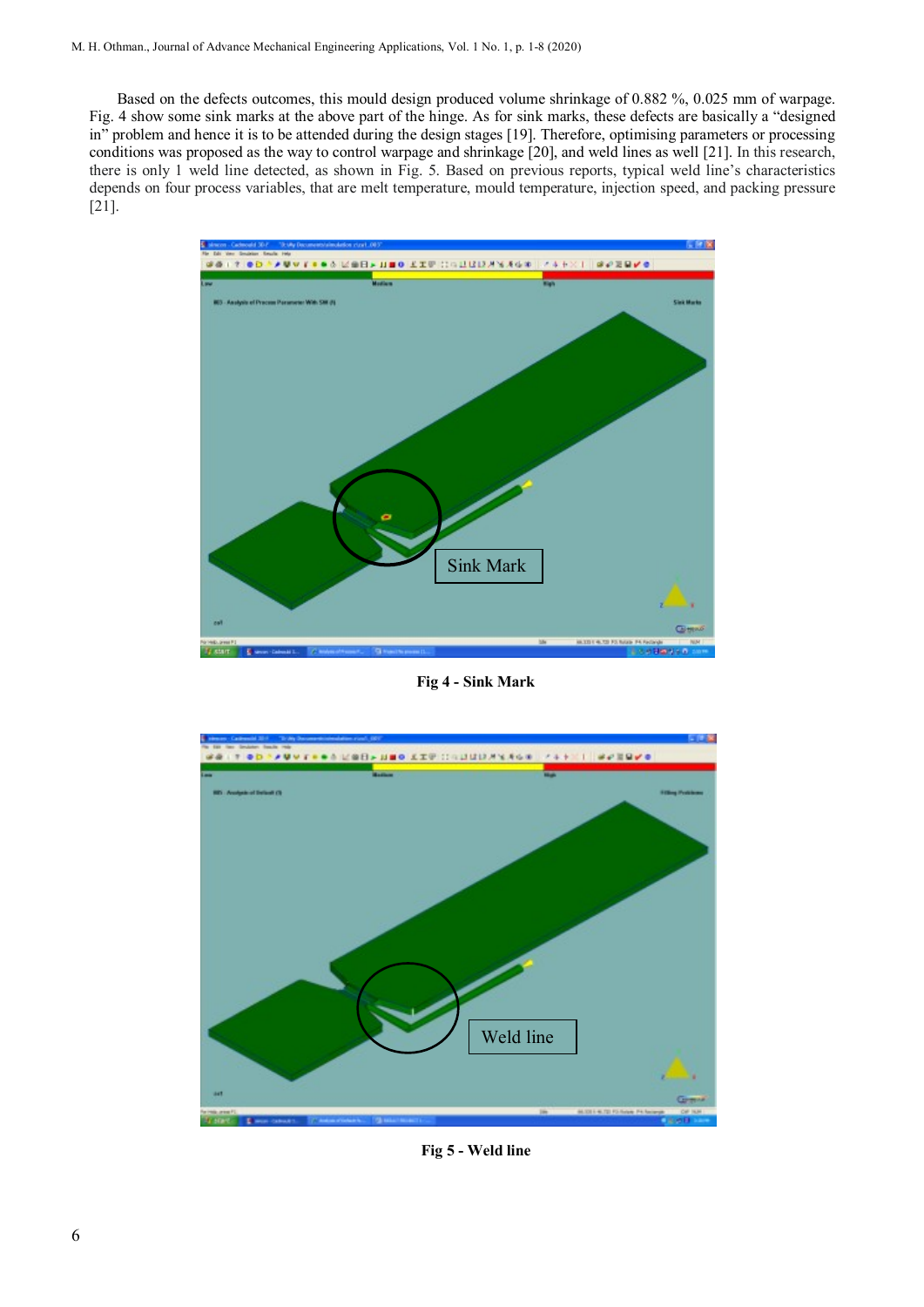In terms of air traps, there are 9 air traps detected during simulation, as shown in Fig. 6. These air traps usually happened due to the improper filling that could be reduced by optimising the process parameters, such as the inlet pressure, the mould temperature regime, the temperature of the feed. Additionally, an optimal mould shape and the best feeding channel position can be found reducing the air traps [22]. The influence of different gate sizes, such as the size of the film gate also could reduce air traps as well as various process parameters such as clamping force and fill time. Changing the type of gate, for instance, a submarine gate could reduce the air traps as well [23].



**Fig 6 - Air traps**

Several improvements and further research could be proposed for the extension of this research. For instance, different runner size and shape could affect the findings. Some previous finding showed that the design of the new geometry of a cold runner system could reduce scrap and cycle time. Reduction in the contact surface of the runner system with mould walls improved the easier ejection of runner system out of the cavity as well [24]. Beside runner, the gate location also could be changed to produce different outcomes. The real practical injection moulding also could be performed to verify the findings, by preparing the real mould according to this proposed design.

#### **4. Conclusion**

This research deals with the simulation of the injection moulding process by using Cadmould 3D-F. The software enables a very effective prediction by proposing a suitable parameter and rectifying potential defects. From the simulation analysis, Cadmould 3D-F provides sufficient results such as filling time, temperature when completely filling and the defects as well. This mould design had produced 232°C temperature and 0.179 seconds by filling time when the molten polymer was completely filled. It also produced several defects such as 0.882 % of volume shrinkage,

0.025 mm of warpage, some sink marks at the above part of the hinge, 1 weld line and 9 air traps. These results could assist the mould designer to prepare necessary countermeasures in the actual process and to prepare a better mould with minimum alteration/repair and accelerating setup/preparation time. Hence, the time and cost of a mould could be reduced, especially for new mould design.

#### **Acknowledgement**

The author would like to deliver his gratitude to the Faculty of Mechanical and Manufacturing Engineering (FKMP), Universiti Tun Hussein Onn Malaysia (UTHM) for providing the support, fund and facilities. This research was funded through GPPS (Geran Penyelidikan Pasca Siswazah) Vot H031.